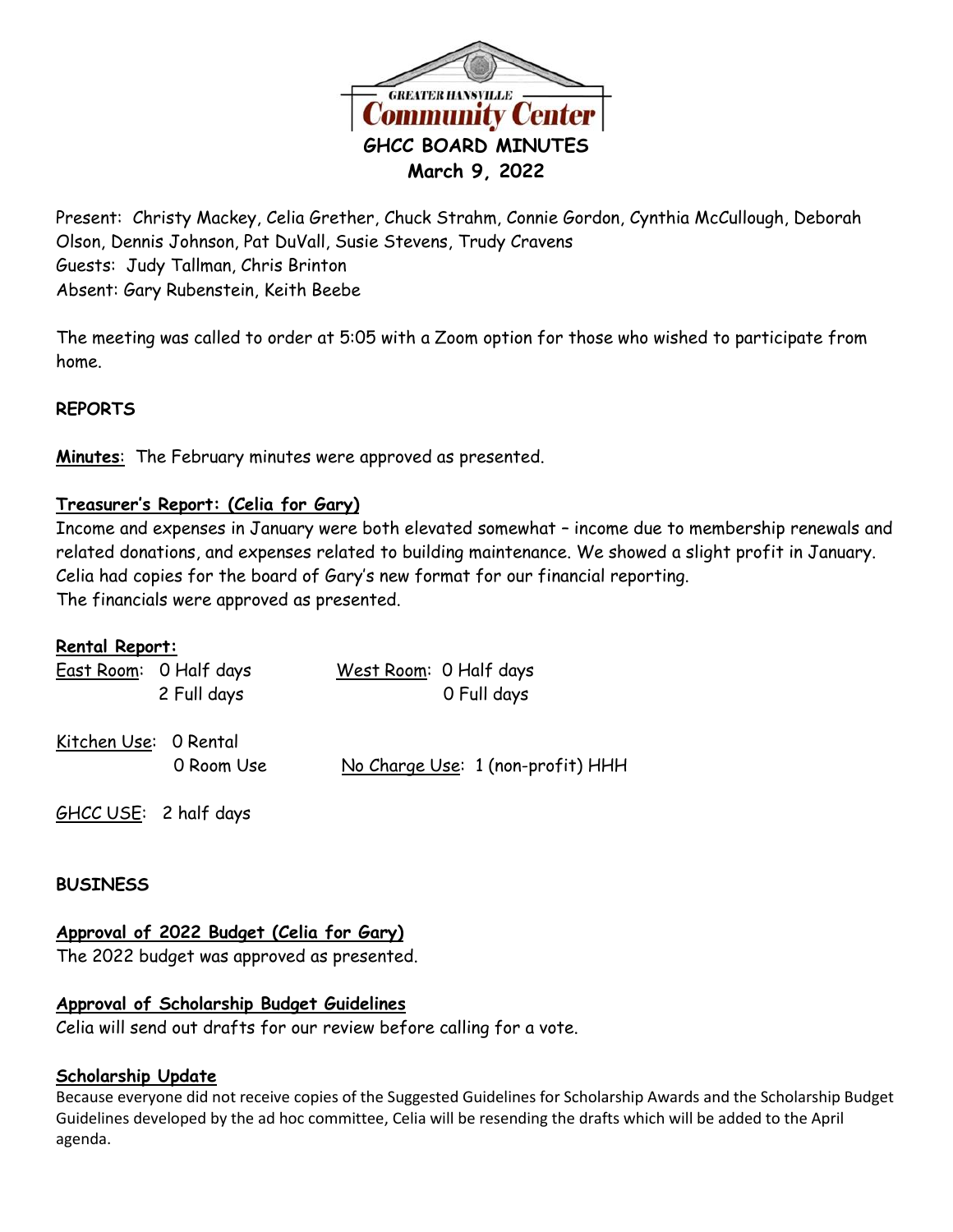Chris brought the board up to date on the status of scholarships and her efforts as the chair of the committee:

\*Deadline for applications has been extended to 4-1-22.

\*To attract vocational students, Chris asked the Bremerton West Sound Tech vocational counselor for input on the application process and some guidance was given. Chris will be working on revising the application process for next year.

\*Ways to reach out to adults returning to school is also part of Chris's plan of action.

\*Chris stated that although she has spread the word to encourage applications via Log articles, school counselors, posters, Nextdoor and Facebook, she knows that the idea must be planted and then followed by continued reminders for the idea to take hold and bear results.

\*Chris thanked the Board for their continued support of the scholarship program and for recognizing the need to fund it.

# **Easter Egg Hunt (Christy, Susie, Pat & Deborah)**

While Christy believes there is interest and she has applied to the Parks Department for a permit, the event will be a challenge to hold. The Easter Egg Hunt is scheduled for April 16 at 10:30 am.

## **Armchair Explorations (Judy & Celia)**

Ron Bruhn is scheduled on March 15 and the Center for "Earthquakes, Landscapes & Legends of the Pacific Northwest.

Judy urged the board to send the information to our personal distribution lists with the heading "for my local friends." Ron's presentation will be accessible by Zoom or audience members can attend in person. Judy shared with the board an interesting idea sent to her in letter form from Clark Parsons. In brief, the event would be a sort of "Hansville's Got Talent" with auditions held to vet applicants. He believes that once the Covid restrictions are lifted, it could be a musical jamboree of sorts. Mr. Parsons has offered to come to a board meeting to work with us on this idea.

## **Neighbor's Lunch (Chuck & Celia)**

The return of the Neighbor's Lunch is scheduled for March 23. Celia is the lead and the menu is to be determined.

## **Rummage Sale**

Chuck is hopeful that GHCC will be able to hold a traditional rummage sale the 13<sup>th</sup> and 14<sup>th</sup> of August. He is making plans for a June and July drop-off as well as an August 1 set up. There will be no clothing or linens accepted as donations. He asked Christy to make the application to the Parks Department.

# **Book Sale**

Trudy has learned that ThriftBooks will take leftover books from us. Currently, she has been donating books in Poulsbo at a bin called Discover Books.com.

## **East Room Lights**

All lights have been replaced in the East Room.

## **2022 Great Give (Celia)**

Celia has applied and the GHCC has been approved. A \$1,000 match is to be included.